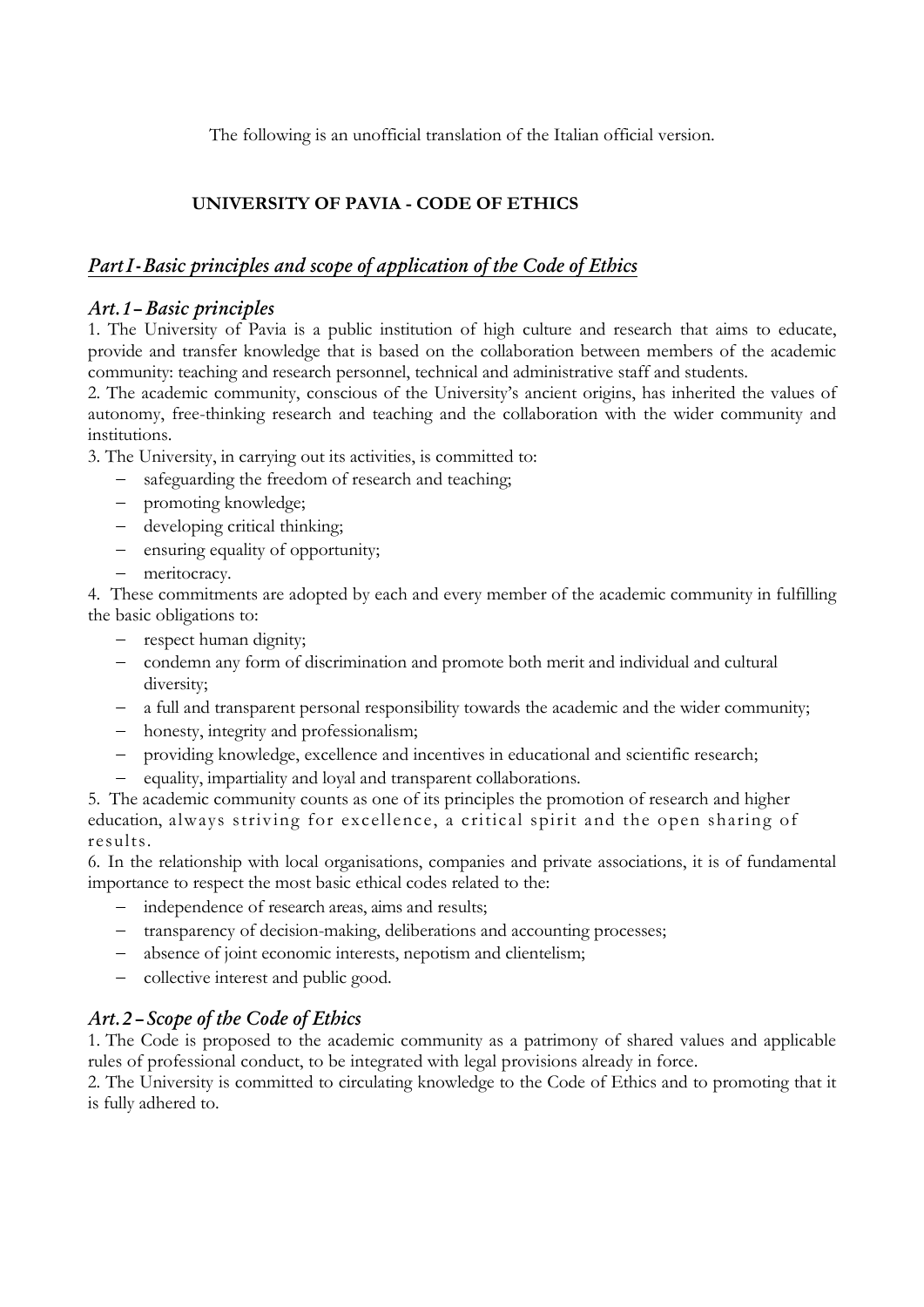## *PartII – Rules of conduct*

### *Art. 3 – Basic obligations*

1. The academic community considers it essential to the achievement of its aims: moral integrity, intellectual honesty and reciprocal respect.

2. Each and every member of the academic community has the obligation to act fairly to all those from University institutions and must act with loyalty, probity and impartiality. Further, they have the obligation to be collaborative and respectful concerning the University's organisational provisions and to ensure continuous and productive attendance both in the workplace and in committees.

### *Art. 4 – Conduct in places of work and research*

1. Each and every member of the academic community must respect the places of work, research, teaching and study.

### *Art.5–Transparency and publicity*

1. All discussions and provisions adopted by committees and monocratic bodies must reflect the criteria of transparency and publicity and, in accordance with current regulations, a spirit of shared decision-making, given the principle of responsibility that places the academic community in the condition to be made aware of the reasons and evaluate the merits of the regulations adopted.

### *Art. .6 – Safeguarding health and safety and protecting the environment*

1. Concerning the guarantee of working and research conditions that respect personal dignity, the academic community acknowledges the prime value in safeguarding the environment and orients its decisions towards ensuring the compatibility between its activities and environmental requirements, not only in respecting legislation but also regarding scientific research and aiming consistently for best practice in the field.

### *Art.7–Rejection of any form of discrimination*

1. The University ensures the same conditions of respect and dignity to all members of the academic community; it rejects any form of discrimination on the grounds of one or more reasons, such as religion, gender, sex, personal convictions, appearance, complexion, language, ethnic or social origin, citizenship, disability, personal and health condition, pregnancy, family choices or age.

2. Discrimination arises when, considering the factors detailed in the previous paragraph, an individual is treated less favourably than another individual was, has been or would be treated in the same situation. Discrimination also occurs when a provision, regulation, procedure, criteria or conduct – even in the case of an omission – places at a disadvantage the categories of people described in the previous paragraph.

3. The academic community adopts dedicated strategies aimed at discouraging and, where necessary, sanctioning, discriminatory conduct or instances of harassment towards its members in the workplace from an individual in a superior position or from other colleagues. These may be manifested as psychological pressure or moral violence that has a negative effect on the working conditions, compromises health, professionalism, existential conditions or the dignity of teaching staff, researchers, technical-administrative staff and students.

4. The academic community rejects any form of social prejudice, harassment or nuisance adopted for one of the reasons cited in the first paragraph, as it does any stigmatizing, degrading or humiliating practice, that is the idea or moral supremacy or superiority of one individual or group over another; it encourages initiatives aimed at protecting and promoting disadvantaged categories and individual and cultural diversity.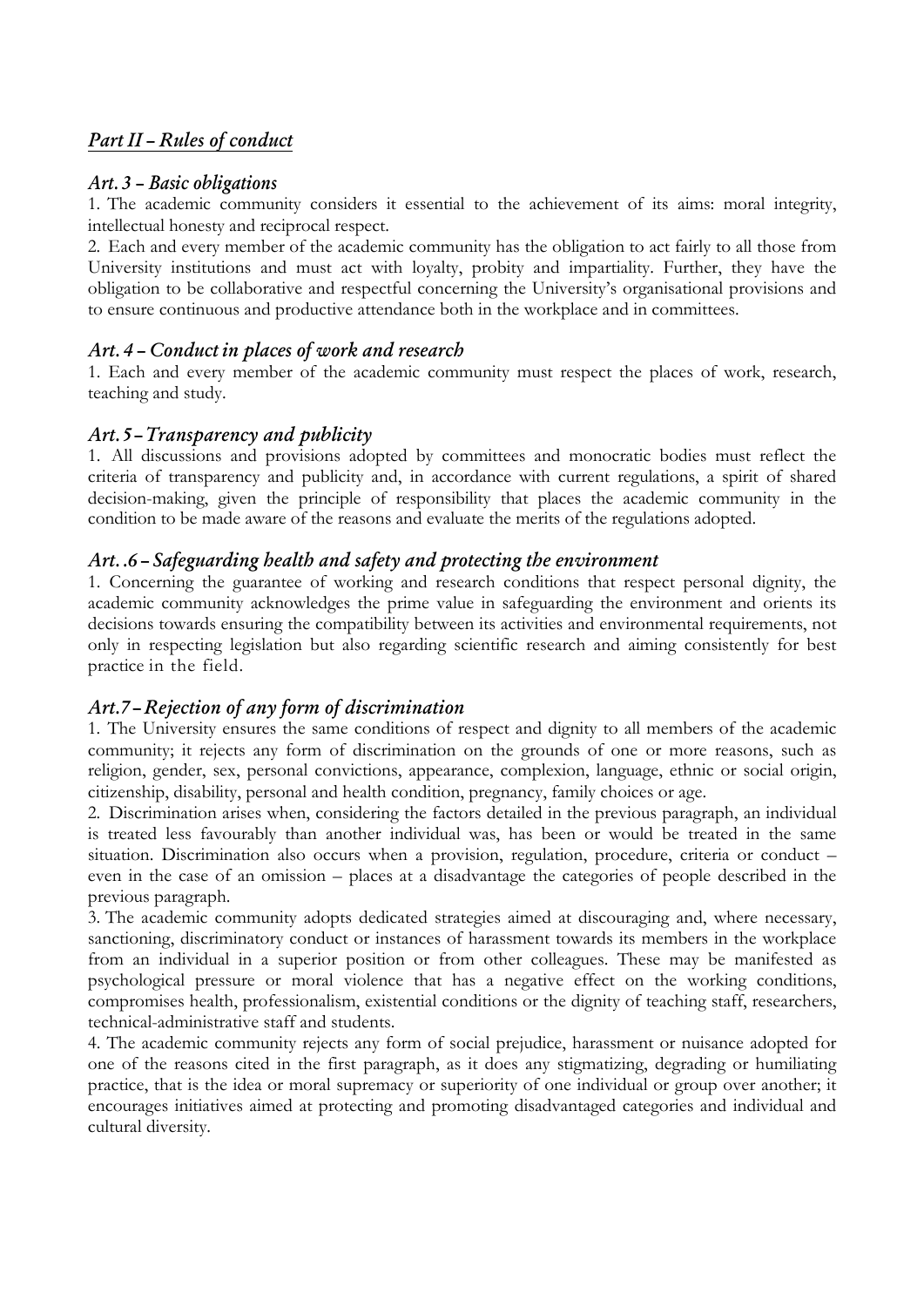### *Art.8 – Abuses, nuisances and harassment of a sexual nature*

1. The academic community does not tolerate and will sanction instances of nuisance, abuse or harassment of a sexual nature, ensuring that victims are provided with prompt protection, free from prejudice.

2. Sexual nuisance and abuse are defined as requests for sexual favours and/or offers of sexual activity and/or conduct or improper verbal expressions concerning the sexual sphere.

3. Harassment is defined as any form of retaliation against any individual who report behaviours such as the above-mentioned conduct or as the passive witnessing of such retaliation.

4. Instances in which the harasser occupies a higher position in the workplace than the victim is an aggravating element in sexual abuse or harassment.

5. Given the University's educating role, instances of sexual nuisance, abuse and harassment by teaching staff on students is considered particularly seriously.

### *Art.9–Abuse of position*

1. No member of the academic community is permitted to abuse his/her position for personal gain or to induce others to act or to provide services unrelated to the performance of institutional activities. Abuse could also arise from conduct which, though not illegitimate, is plainly in contrast with the spirit of the University's norms and regulations.

### *Art.10– Moral harassment and bullying*

1. The academic community rejects any form of moral harassment or any conduct that is detrimental to human dignity and will adopt specific strategies aimed at discouraging and sanctioning harassment, especially if habitual and extended and manifested in the form of psychological persecution or moral harassment that results in the deterioration of working, research, teaching and study conditions.

#### *Art.11 – Use of the University's economic resources*

1. Members of the academic community must use the University's economic resources, be they of public or private origin, and its assets, responsibly, transparently, economically and diligently; this is also to be able to justify the efficient use of said resources and assets and produce documentation and accounting data when requested by the relevant bodies and offices.

2. No members of the academic community may use the University's resources or economic assets for personal or for non-institutional reasons or when not explicitly permitted by current regulations.

### *Art.12–Use of the name and reputation of the University*

1. Each and every member of the academic community must respect the good name of the University and not harm its reputation.

2. Unless expressly authorised, members of the academic community may not use the University logo for non-institutional purposes.

### *Art.13-Gifts, benefits, donations*

1. Members of the academic community must not solicit, for personal advantage, gifts, even of modest value, benefits or donations.

2. Members of the academic community may only accept spontaneous gifts and donations of modest value during cultural events, visits or scientific conferences, provided that acceptance does not restrict, directly or indirectly, the execution of institutional activities.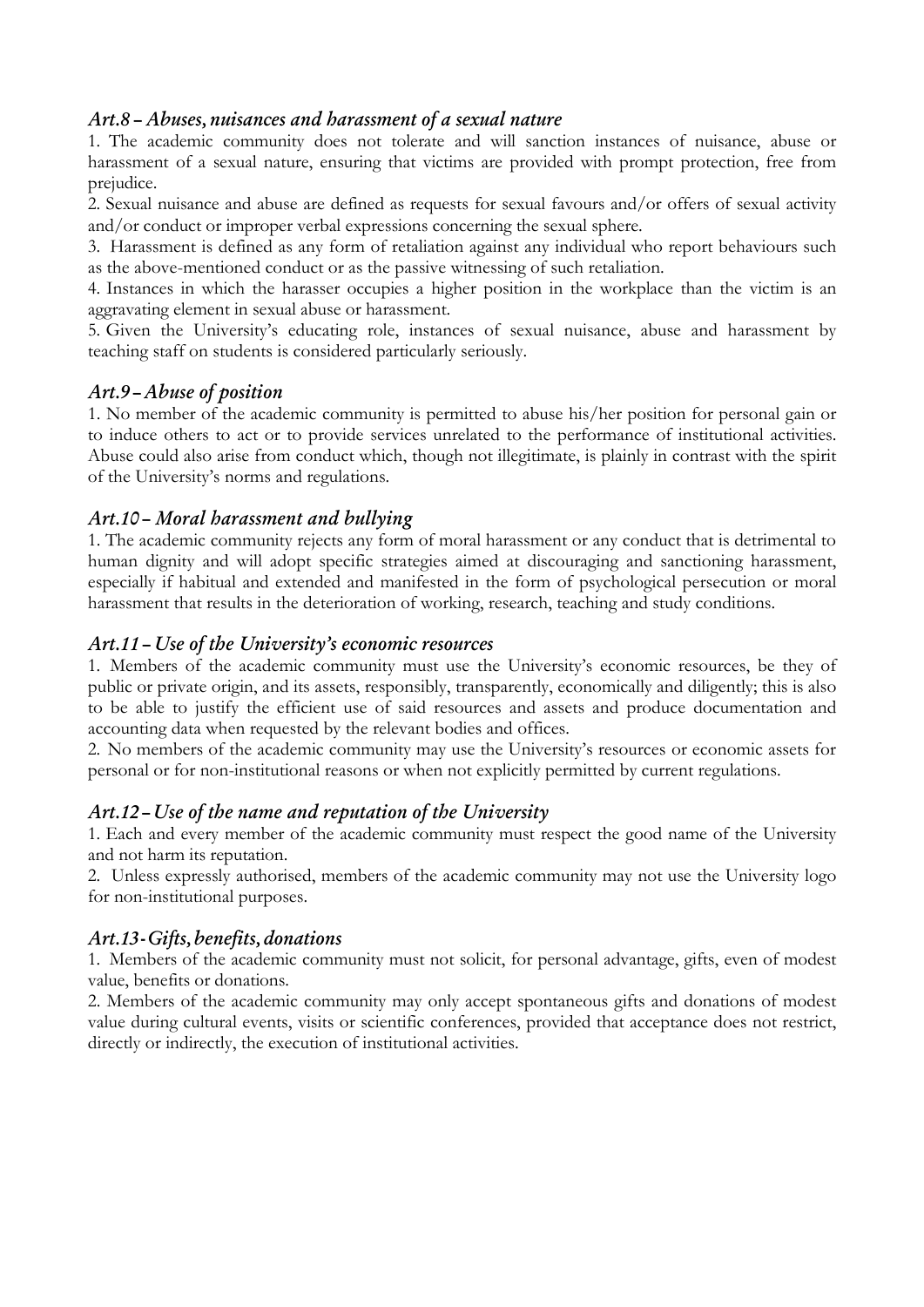# *Art.14–Safeguarding intellectual property and condemnation of plagiarism*

1. Given the social relevance of scientific research, the academic community believes that research results should contribute to the development and wellbeing of the collective; Academic community promotes the safeguarding of intellectual property in accordance with current legislation.

2. The academic community condemns plagiarism, understood as the partial or complete attribution of words, ideas, discoveries and research or laboratory results from other sources or authors, regardless of the language in which they are officially presented or divulged, or understood as failing to cite a source. Plagiarism may be intentional or a consequence of inattention.

3. Academic activities of scientific note conducted collectively must specify, where possible, the contribution of each individual.

4. Within each research group, the task of the co-ordinator is to:

a) promote conditions that allow each participant to operate with integrity, honesty, professionalism and freedom;

b) promote individual merit and identify the responsibilities of each individual;

c) promote debate, co-operation, constructive criticism, critical thought, the development of ideas and personal skills, especially in the execution of cross-border scientific activities or which require a complex or multidisciplinary approach.

### *Art.15–Conflicts of interest*

1. Conflicts of interest arise when the private interests of a member of the academic community clash or potentially clash with the interests of the University.

2. Conflicts of interest may take the form of:

a) employment or consultancy relationships with educational or research bodies that compete with, or potentially compete with, the University;

b) private professional activities performed in clear competition with activities usually performed in an official capacity at University;

c) the use of information acquired at University for personal gain or for the benefit of third parties;

d) from negotiations or the underwriting of contracts that result in personal gain or third party benefits, outside of what is legally permitted.

3. Whoever deems themselves potentially, or in a situation of real or potential conflict of interest, should contact immediately the appropriate institutional body.

### *Art.16***–***Nepotism andfavouritism*

1. The academic community disapproves of and discourages nepotism and favouritism as it is in contrast with human dignity, the promotion of individual merit, honesty, integrity, professionalism, academic freedom, equity, impartiality and transparency.

2. Cases of nepotism and favouritism uncovered by the competent institutional bodies will be assessed, taking into account the context and circumstances in order to evaluate the values at stake and to avoid the arbitrary discrimination against deserving and excellent candidates.

# *PartIII–Enacting provisions*

### *Art.17–Observance and violations of the Code of Ethics*

1. Each and every member of the academic community must observe the Code of Ethics and may contact the Regulatory Authority, referred to in the successive art. 18, for advice on its application or on appropriate conduct to be taken in relation to situations falling within the scope of its application.

### *Art.18-Regulatory Authority (or Commissione di Garanzia)*

1. In order to ensure the correct application of the ethical principles described in the Code of Ethics, a Regulatory Authority, nominated by the Academic Senate and composed of five members, has been established. One member acts a President and is selected from full professors at the University who are qualified in legal matters – who may also be retired – and four members, two of whom are selected from the University's teaching and research personnel and two from its technical-administrative positions. The mandate is three years from nomination and may be renewed.

2. The Regulatory Authority: